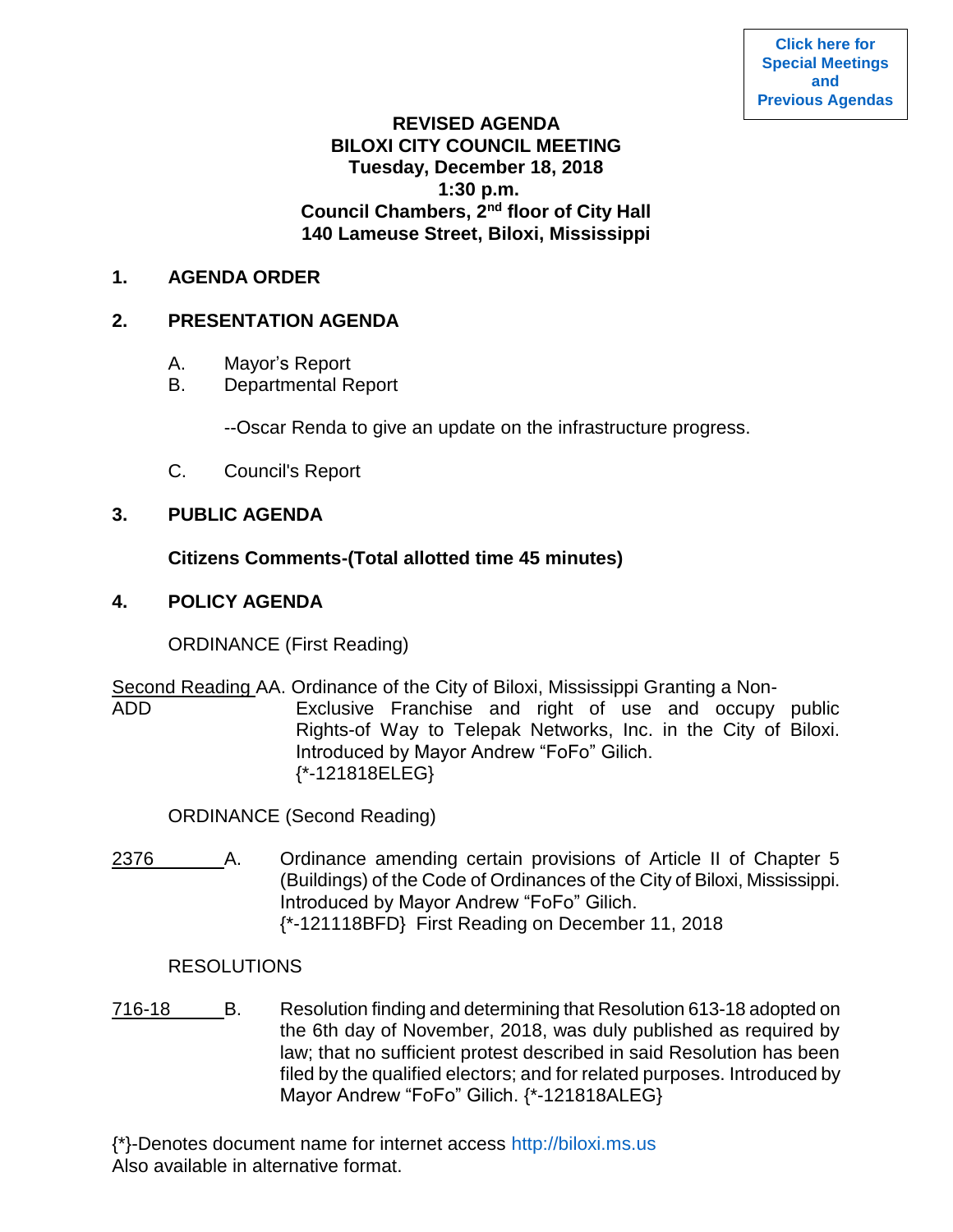## **POLICY AGENDA- Continued**

- 716-18 B. Resolution finding and determining that Resolution 613-18 adopted on the 6th day of November, 2018, was duly published as required by law; that no sufficient protest described in said Resolution has been filed by the qualified electors; and for related purposes. Introduced by Mayor Andrew "FoFo" Gilich. {\*-121818ALEG}
- 717-18 C. Resolution of the Mayor and City Council of the City of Biloxi, Mississippi, approving the employment of Wise Carter Child & Caraway as Bond Counsel and other professionals in connection with the City's intention to issue either General Obligation Bonds of the City or issue either General Obligation Bond of the City for sale to the Mississippi Development Bank, all in an aggregate principal amount of not to exceed fourteen million dollars (\$14,000,000). Introduced by Mayor Andrew "FoFo" Gilich. {\*-121818BLEG}
- 718-18 \_\_\_\_ D. Resolution of the Mayor and City Council of the City of Biloxi, Mississippi determining the necessity of invoking the authority granted to municipalities by the Legislature with respect to Tax Increment Financing set forth in Chapter 45 of Title 21, Mississippi Code of 1972, as amended determining the necessity of amending and restating the Tax Increment Financing Redevelopment Plan, Biloxi, Mississippi, November 1997, and determining that a Public Hearing should be conducted in connection with the amended and restated Tax Increment Financing Redevelopment Plan for the City of Biloxi, Mississippi, 2018. Introduced by Mayor Andrew "FoFo" Gilich. {\*-121818DLEG}

# **5. CONSENT AGENDA**

- 719-18 A. Resolution authorizing Biloxi Public Works Department to apply for grant monies from the Mississippi Emergency Management Agency Hazard Mitigation Grant Program for 12 Water Well Generators in the amount of up to \$616,395 (\$462,296 Federal Share and \$154,099 City Share). Introduced by Mayor Andrew "FoFo" Gilich. {\*-121818APW}
	- 720-18 B. Resolution authorizing Biloxi Public Works Department to apply for grant monies from the Mississippi Emergency Management Agency Hazard Mitigation Grant Program for a towable generator with diesel tank and trailer in the amount of up to \$94,900 (\$71,175 Federal Share and \$23,725 City Share). Introduced by Mayor Andrew "FoFo" Gilich. {\*-121818BPW}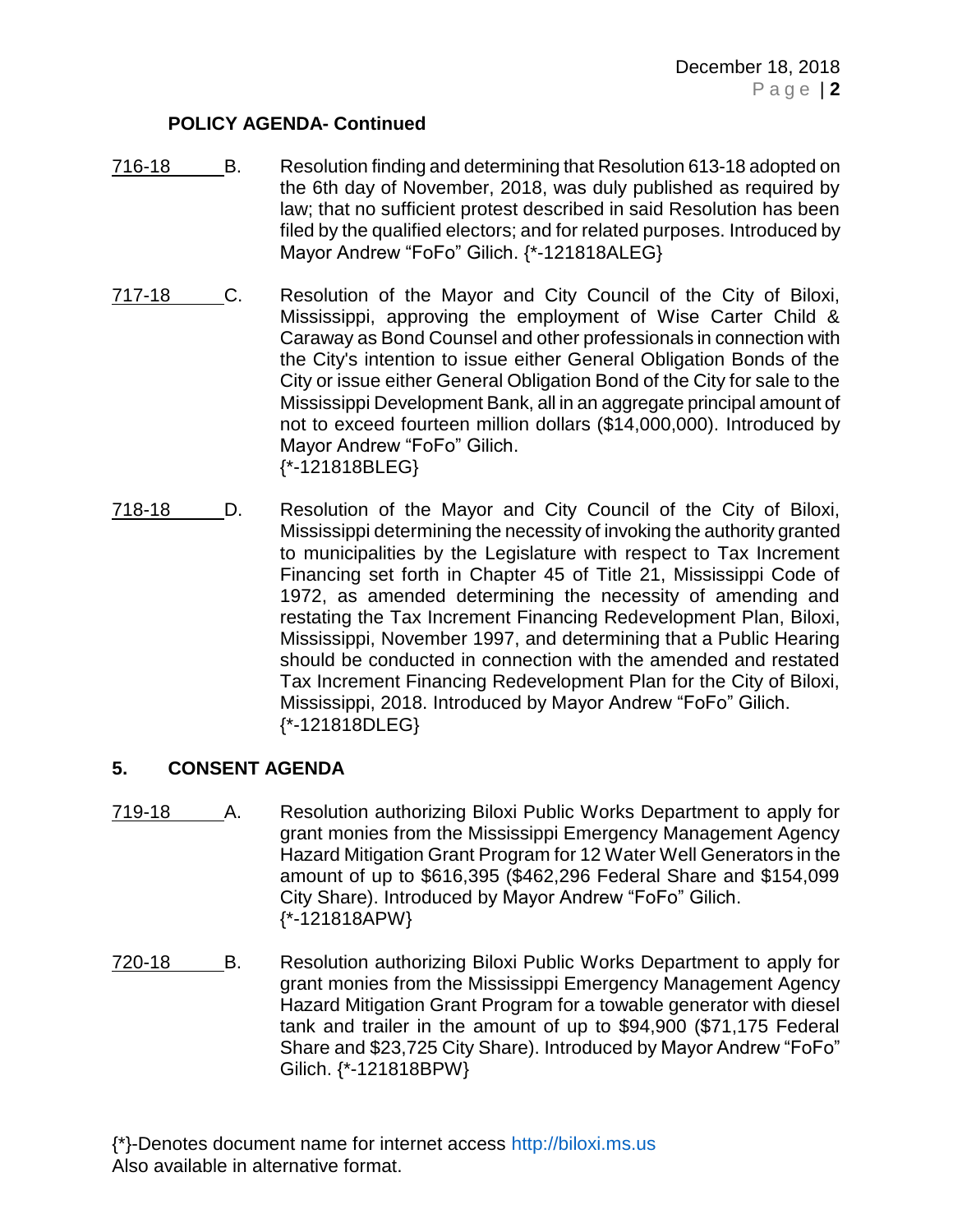## **5. CONSENT AGENDA-Continued**

- 721-18 C. Resolution authorizing the Biloxi Police Department to apply for grant monies from the Mississippi Office of Homeland Security in the amount of \$50,000. Introduced by Mayor Andrew "FoFo" Gilich. {\*-121818APD}
- 722-18 D. Resolution amending the municipal budget for settlement monies received from Travelers Insurance Company for repairs to Biloxi Fire Department Engine 1. Introduced by Mayor Andrew "FoFo" Gilich. {\*-121818AFD}
- 723-18 E. Resolution to approve the purchase of Seven Dodge Trucks from Landers Dodge in the total amount of \$137,585.00, as authorized by State of Mississippi contract No. 8200042044. Funding: Six vehicles for Water/Sewer Fund (40652-6830) and one for Public Works (01611-6830). Introduced by Mayor Andrew "FoFo" Gilich. {\*-121818APUR}
- 724-18 F. Resolution to approve and authorize the lowest and best quote received plus Trade-In of City Equipment for One Excavator from Parish Tractor in the total amount of \$49,760.32. Funding: Public Works Budget. Introduced by Mayor Andrew "FoFo" Gilich. {\*-121818BPUR}
- 725-18 G. Resolution authorizing Change Order No. Twelve (12) and Thirteen (13) with Lane Construction Company of MS, Inc. for Area 15, Out of Phase Pump Stations, Project No. K7112 on the Hurricane Katrina Infrastructure Repair Program. Introduced by Mayor Andrew "FoFo" Gilich. {\*-121818AENG}
- 726-18 H. Resolution authorizing travel expenses for Councilmember Felix Gines to attend the Main Street Conference in Seattle, Washington. Introduced by Council President Felix O. Gines. {\*-121818COU}
- 727-18 I. Resolution providing determination of abandonment of Air Space property and providing notice of perceived abandonment pursuant to Air Space Agreement with Iron Fist, LLC and Kress Live, LLC entered into by Resolution 298-14. Introduced by Mayor Andrew "FoFo" Gilich. {\*-121818CLEG}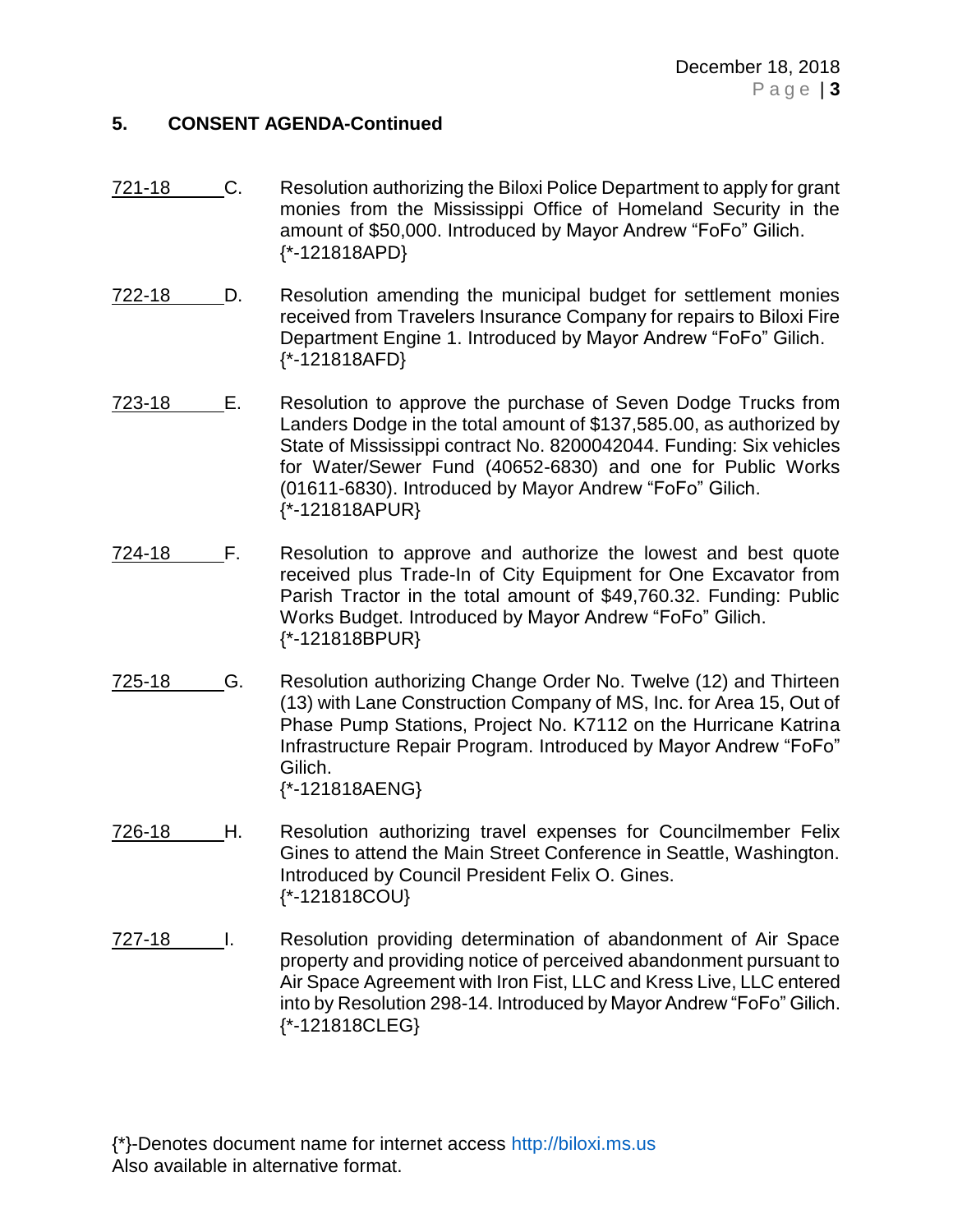## **5. CONSENT AGENDA-Continued**

- 728-18 J. Resolution authorizing and accepting the Memorandum of Agreement with the Mississippi Department of Transportation (MDOT), MDOT Project No. STP-0050-00(050) LPA 107933/701000 for the City of Biloxi's Woolmarket Road Sidewalk Improvements. Introduced by Mayor Andrew "FoFo" Gilich. {\*-121818BENG}
- 729-18 K. Resolution authorizing and accepting the Memorandum of Agreement with the Mississippi Department of Transportation (MDOT), MDOT Project No. STP-7843-00(001) LPA 107932/701000 for the City of Biloxi's Cedar Lake Bridge Improvements. Introduced by Mayor Andrew "FoFo" Gilich. {\*-121818CENG}
- 730-18 L. Resolution authorizing Change Order No. One (1) with DNA Underground, Inc. for Woolmarket Plantation Water, Project No. 1034. Introduced by Mayor Andrew "FoFo" Gilich. {\*-121818DENG}
- 731-18 M. Resolution authorizing the Mayor of the City of Biloxi to establish just compensation and sign certification for the Keesler Gate Project-Outside, Project No. 996. Introduced by Mayor Andrew "FoFo" Gilich. {\*-121818EENG}
- 732-18 N. Resolution creating Capital Project No. 1043, Point Cadet Marina Electrical Upgrade and amending the Municipal Budget for fiscal year ending September 30, 2019 to establish budget for said Capital Project, and to transfer fund to Capital Project No. 1009: East Biloxi Public Access & Living Shoreline. Introduced by Mayor Andrew "FoFo" Gilich. {\*-121818ACON}
- 733-18 O. Resolution authorizing Management Agreement between the City of As amended Biloxi and the Mardi Gras Museum Inc. Introduced by Mayor Andrew "FoFo" Gilich. {\*-121818BCON}
- 734-18 P. Resolution authorizing Addendum to Video Services Agreement with Bellsouth Telecommunications, LLC d/b/a AT&T Mississippi. Introduced by Mayor Andrew "FoFo" Gilich. {\*-121818CCON}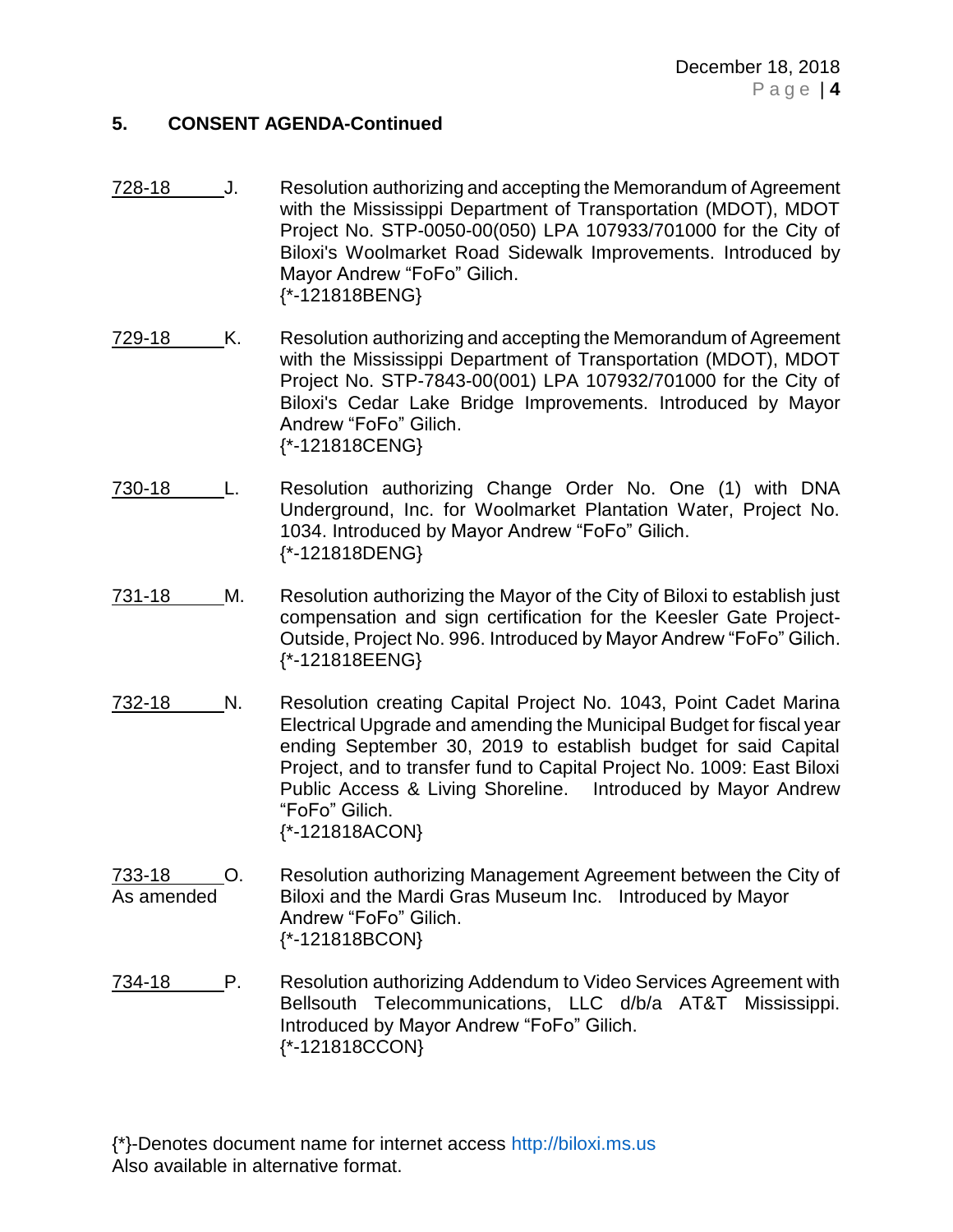## **5. CONSENT AGENDA-Continued**

- 735-18 Q. Resolution to enter into a Software Service Agreement with Sensus USA, Inc. for support and maintenance of Software for Automated Meter Reading System. Introduced by Mayor Andrew "FoFo" Gilich. {\*-121818DCON}
- 736-18 R. Resolution authorizing The Original Beignet Factory, LLC d/b/a Le Cafe Beignet to sublease the first floor of Old Biloxi Library property. Introduced by Mayor Andrew "FoFo" Gilich. {\*-121818ECON}

737-18 S. Resolution authorizing and accepting the Memorandum of Agreement **ADD** (MOA) with the Mississippi Department of Transportation (MDOT), As amended MDOT Project No. STP-7833-00 (003) LPA 107931/701000 for the City of Biloxi's Main Street Railroad Improvements. Introduced by Mayor Andrew "FoFo" Gilich. {\*-121818FENG}

## **6. CODE ENFORCEMENT HEARINGS**

#### 738-18 **7. ROUTINE AGENDA** {\*-121818RTN}

Section 1: To adjudicate the following parcels a menace to the public health and safety of the community:

- A. CITY PARCEL NO.: 1209F-02-034.005 OWNED BY: Gulf South Equity Investments, LLC DATE OF HEARING: December 11, 2018
- B. CITY PARCEL NO.: 1410G-06-036.000 OWNED BY: Thang V. Nguyen DATE OF HEARING: December 11, 2018
- C. CITY PARCEL NO.: 1209B-01-014.011 OWNED BY: Toshiko Reed DATE OF HEARING: December 11, 2018
- D. CITY PARCEL NO.: 1207J-01-014.000 OWNED BY: Phuoc C. Tran and Ailien T. Duong DATE OF HEARING: December 11, 2018